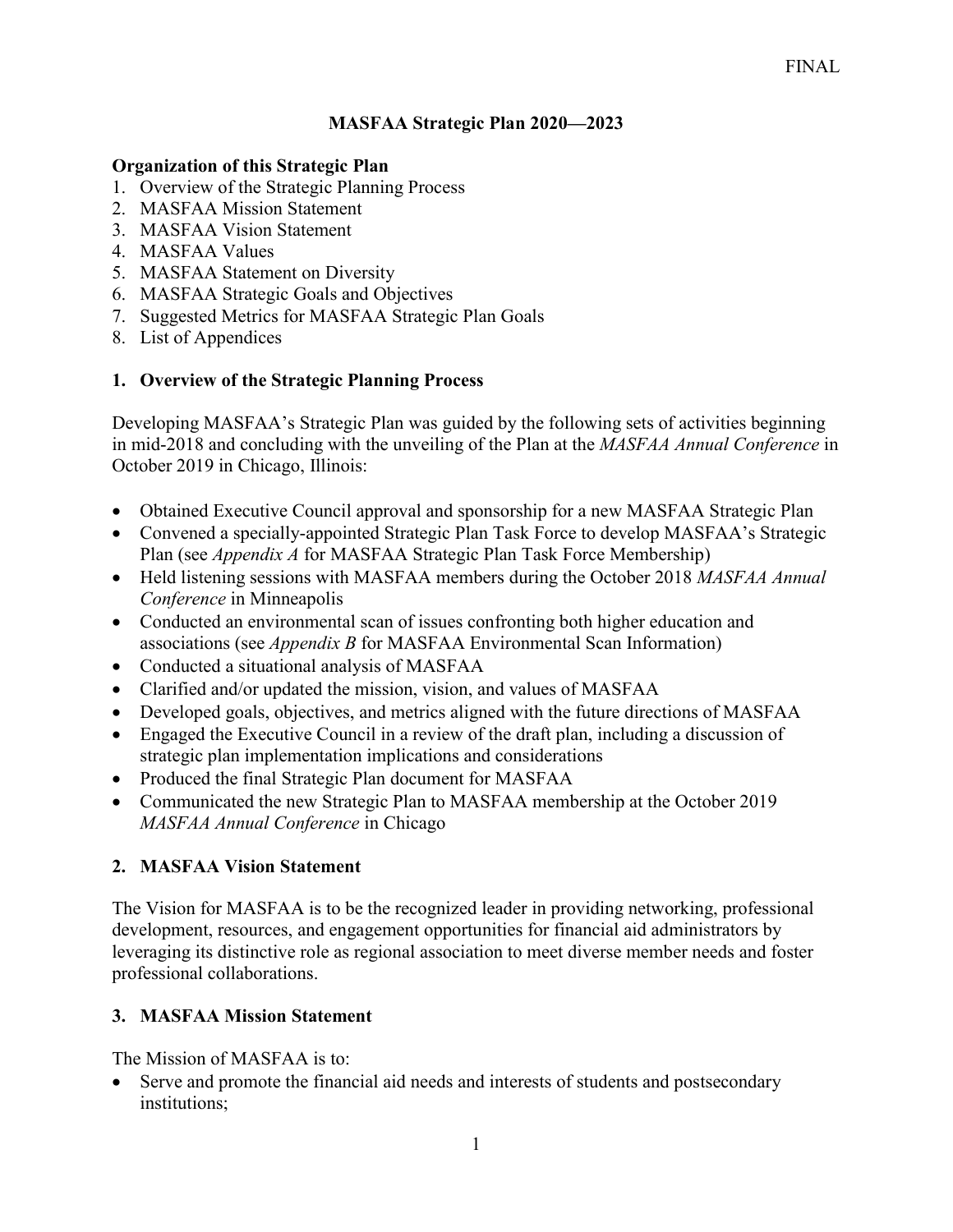- Provide regional leadership in advancing financial aid knowledge and capabilities of members; and
- Offer engagement, professional development, and leadership opportunities for members.

# **4. MASFAA Values**

- *Relevance:* We value relevant, efficient, and effective training and professional development opportunities, as we continue to be challenged to do be efficient and effective with resources.
- *Diversity*: Just as we traditionally value access to higher education for all, we also value a culture of diversity and access to MASFAA leadership opportunities for all regardless of race, ethnicity, gender, religion, age, sexual orientation, nationality, disability, appearance, professional level or institution type (see the full *MASFAA Statement on Diversity* below).
- *Collegiality:* We value collegiality and our shared mission of helping all students have access to higher education opportunities regardless of income or college choice.
- *Mentorship:* We value the mentorship we have received from the experience of others and want to give back to the profession by providing mentorship to others.
- *Stewardship:* We value cost-effective, prudent, and judicious governance of the resources invested in MASFAA programs and continually measure the value of MASFAA efforts and its impact on the membership.

# **5. MASFAA Statement on Diversity**

"MASFAA fosters a transformative experience for its members that honors diversity, inclusion and social justice. We recognize a common unity that anchors and enlivens our commitment to inclusion and creates brave spaces for dialogue to happen, through initiatives that promote professional development. We hold ourselves accountable to this intentional vision through fostering an integrated community, and recognizing that each member of our organization brings their own unique perspectives, strengths, and critical inquiries to serve our mission. We will continuously evaluate our commitment to diversity through conscious engagement within the communities we serve, and will promote a culture of diversity and inclusion by encouraging involvement and access regardless of race, ethnicity, gender, religion, age, sexual orientation, nationality, disability, appearance, professional level or institution type."

# **6. MASFAA Strategic Goals and Objectives**

### Overview of MASFAA Strategic Goals:

- 1. Increase *membership* and member *engagement*
- 2. Provide relevant and distinctive *professional development* opportunities
- 3. Develop *future leaders* for the profession and for MASFAA
- 4. Promote a culture of *diversity and inclusion* within MASFAA
- 5. Secure and sustain MASFAA's future through *effective governance*

# Goal 1: Increase *membership* and member *engagement*

1.1 Consider a transition from a system of individual membership to that of institutional membership, including how institutional designees can list staff members who should have access to MASFAA under the institution's membership.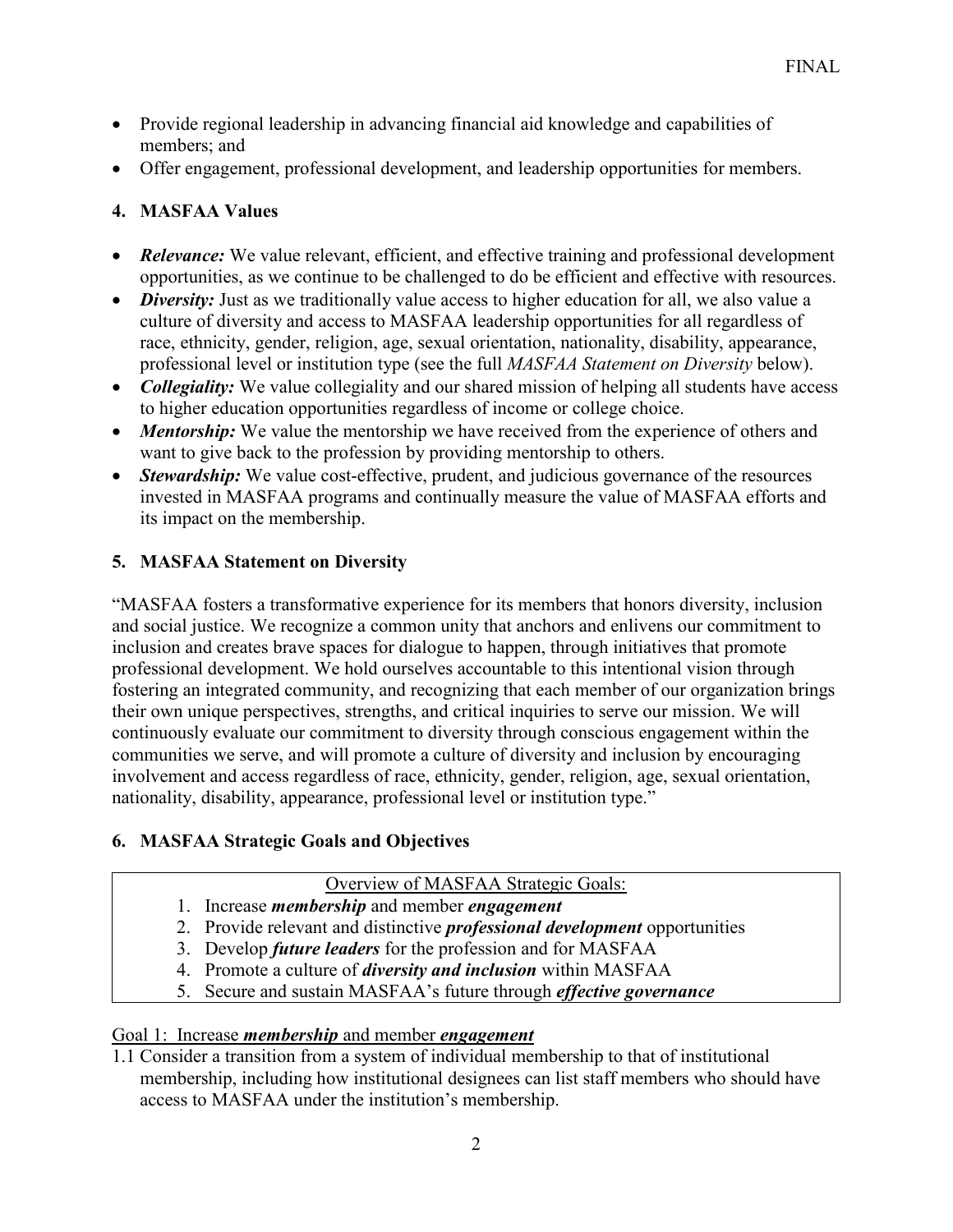- 1.2 Clearly identify and market the benefits of being a member of MASFAA by highlighting the services and advantages of membership.
- 1.3 Offer programming aimed at those who have not previously been members (e.g., what is MASFAA, why be involved, etc.).
- 1.4 Increase engagement of members through blog and social media by including polls and/or contests as part of posts in order to track and analyze response rates/trends.
- 1.5 Expand member involvement through use of short-term Task Force initiatives.
- 1.6 Develop a leadership development program that can meet via distance connection platforms to promote professional development and expand MASFAA's leadership pool.
- 1.7 Create leveled professional development to engage a wider range of members with a focus on individual traits/growth opportunities such as self-awareness, time-management, leadership, etc.
- 1.8 Review the selection criteria for *MASFAA Annual Conference* and *MASFAA Annual Summer Institute and Leadership Symposium* scholarships, to promote member attendance.
- 1.9 Honor individuals in MASFAA who are retiring through awards and recognition.

### Goal 2: Provide relevant and distinctive *professional development* opportunities

- 2.1 Leverage the *MASFAA Annual Conference* to foster professional collaborations at conference sessions, workshops and presentations, with an emphasis on more clearly identifying levels of sessions (basic, intermediate, advanced) and the incorporation of soft skills to complement financial aid and leadership topics.
- 2.2 Use the *MASFAA Annual Summer Institute and Leadership Symposium* to support the development of leaders within our association, our states, our offices, and our profession through a curriculum that is innovative, inclusive, and highlights MASFAA's core values.
- 2.3 Offer a *MASFAA Webinar Series* for innovative professional development opportunities as a complement to other MASFAA offerings on emerging and popular topics.
- 2.4 Develop a *MASFAA Mentoring Program* to pair newer professionals with current MASFAA members to have assistance acclimating to the financial aid profession, to help build regionwide collegial relationships, and to become inspired to participate in MASFAA activities.
- 2.5 Create a MASFAA Professional Development Online Library to serve as an accessible online repository for items such as webinar series recordings, conference session handouts, preapproved training resources, and materials from NASFAA, U.S. Department of Education, and other regional, state, or professional associations.

### Goal 3: Develop *future leaders* for the profession and for MASFAA

- 3.1 Provide the opportunity for one aspiring leader from each state to attend the annual *MASFAA Annual Summer Institute and Leadership Symposium.*
- 3.2 Appoint and/or refer individuals who attended the *MASFAA Annual Summer Institute and Leadership Symposium* to serve on or lead MASFAA Committee, as well as run for MASFAA elected positions.
- 3.3 Directly solicit *MASFAA Annual Summer Institute and Leadership Symposium* attendees to either moderate or present at the *MASFAA Annual Conference.*
- 3.4 Co-sponsor *MASFAA Annual Summer Institute and Leadership Symposium* trainers to attend the NASFAA Leadership & Legislative Symposium.
- 3.5 Sponsor the attendance of the President-elect and the Treasurer-elect to attend the NASFAA Leadership & Legislative Symposium.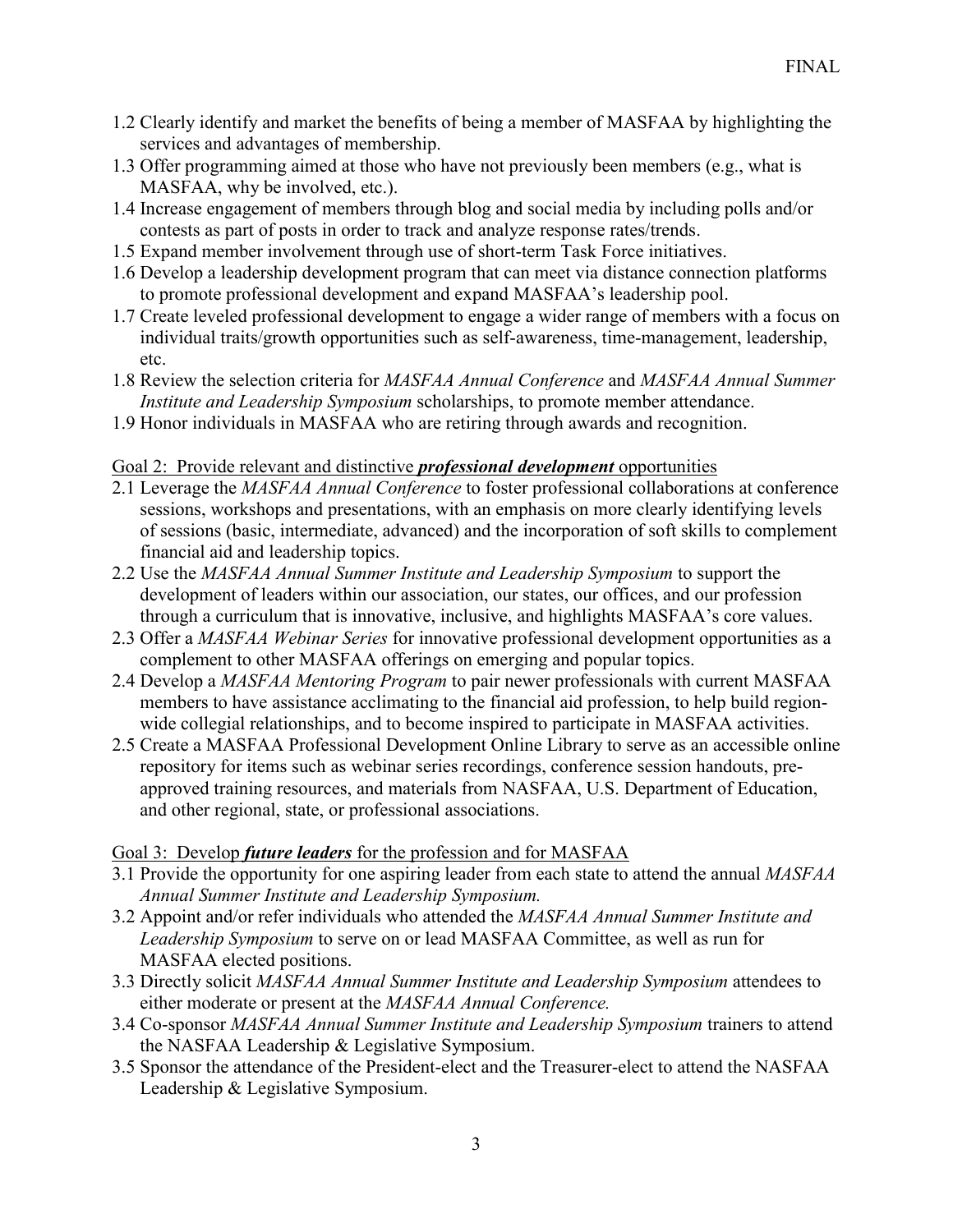3.6 Commit to a Task Force model to keep current and future leaders engaged in important initiatives and opportunities for MASFAA.

#### Goal 4: Promote a culture of *diversity and inclusion* within MASFAA

- 1.1 Recognize that MASFAA members and the students served by our members bring with them personal identity attributes that include race, ethnicity, gender, religion, age, sexual orientation, nationality, disability, and appearance.
- 1.2 Maintain a *MASFAA Statement on Diversity*, reviewed and reaffirmed at a minimum of 5 year intervals, to acknowledge the wide range of diversity elements – membership attributes as well as personal identity attributes – the organization is seeking to promote and include.
- 1.3 Ensure that Executive Board, committee membership, and ballots account for the diversity found in MASFAA's membership, sectors, and state representation, including inviting regular and associate members, public and private schools, 2-year and 4-year schools, professional level, and all member states to participate and be represented, whenever possible.
- 1.4 Seek the full range of membership attributes are represented in nominating and building committees and in other MASFAA opportunities.
- 1.5 Offer programs and conscious engagement of work surrounding personal identity attributes in professional development opportunities and at the *MASFAA Annual Conference* through use of a keynote speaker, a preconference workshop, and/or defined collection of interest sessions.

#### Goal 5: Secure and sustain MASFAA's future through *effective governance*

- 5.1 Ensure that *MASFAA Bylaws* reflect the vision, mission, and values of the Association and support the viability of the organization, including periodically updating policies and procedures to reflect the *MASFAA Bylaws*.
- 5.2 Actively engage in a systematic review of all current activities, products, and services utilized.
- 5.3 Develop a balanced annual operating budget that does not rely on reserves.
- 5.4 Maintain and develop all activities, products, and services within the framework of the associations approved financial policies.
- 5.5 Monitor, review, and revise, as necessary, the Association's investment strategy.
- 5.6 Maintain effective and easily accessible committee meeting minutes, committee chair checklists, committee job descriptions, suggested task timelines, and protocols for transitions from committee chairs and executive board members.
- 5.7 Create easily accessible and thorough MASFAA archives.

### **7. Suggested Metrics for MASFAA Strategic Plan Goals**

| Goal                           | <b>Suggested Metrics</b>                   |
|--------------------------------|--------------------------------------------|
| Increase <i>membership</i> and | Number of new and retained/renewed members |
| member <i>engagement</i>       | Profile of membership                      |
|                                | Percentage and type of member engagement   |
|                                | Website analytics                          |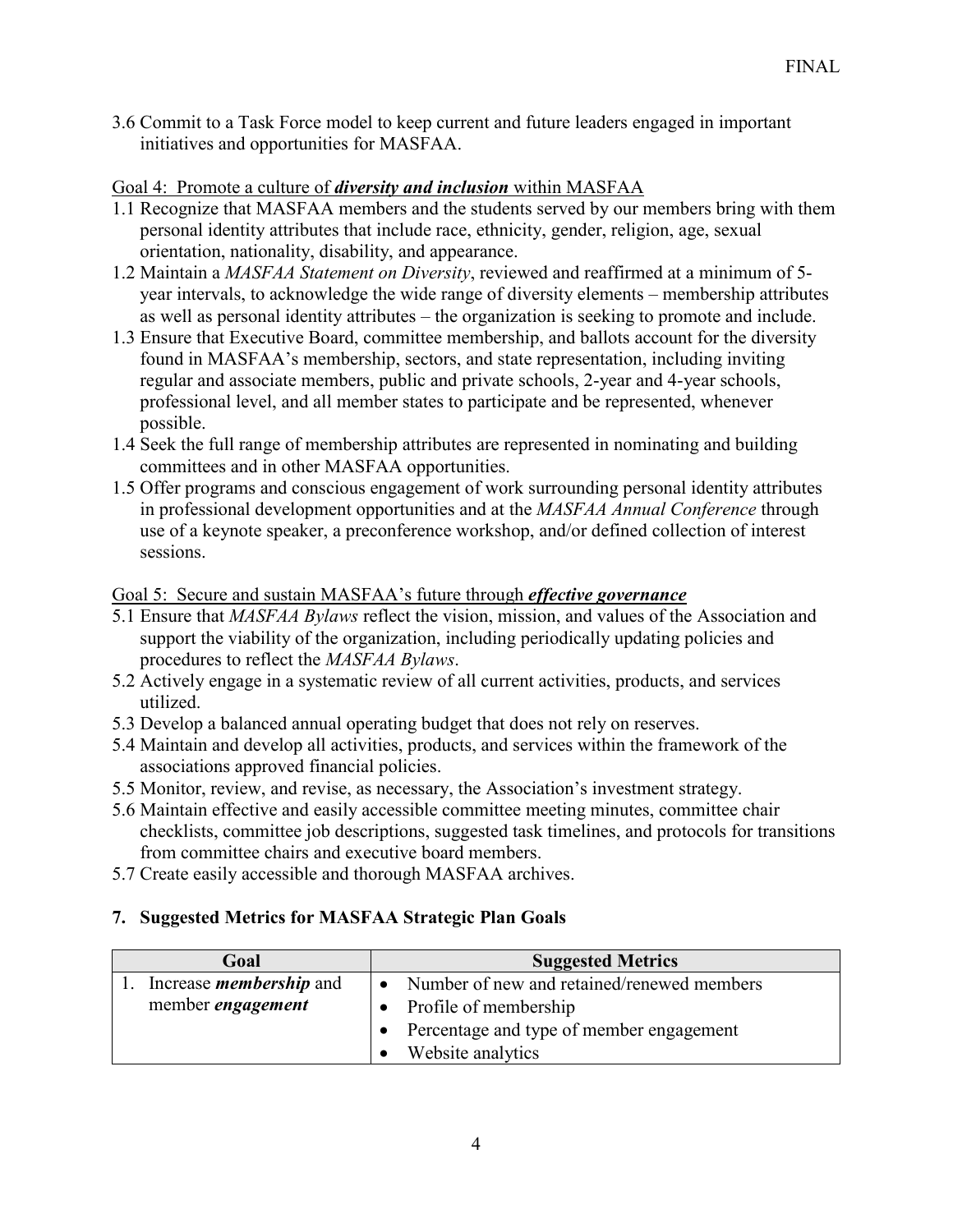| Goal                                                              | <b>Suggested Metrics</b>                                                                                               |
|-------------------------------------------------------------------|------------------------------------------------------------------------------------------------------------------------|
| Provide relevant and<br>2.<br>distinctive <i>professional</i>     | Number and type of professional development<br>$\bullet$<br>opportunities offered                                      |
| <i>development</i> opportunities                                  | Feedback from participants' learning and experiences in<br>$\bullet$<br>professional development                       |
|                                                                   | Number and type of professional development<br>$\bullet$<br>resources/materials provided                               |
|                                                                   | Outcomes achieved as a result of professional<br>$\bullet$<br>development participation                                |
| Develop <i>future leaders</i> for<br>3.<br>the profession and for | Number of future leaders participating in leadership<br>$\bullet$<br>development opportunities                         |
| <b>MASFAA</b>                                                     | Profile of future leaders<br>$\bullet$                                                                                 |
|                                                                   | Feedback from future leaders based on participation in<br>$\bullet$<br>various opportunities                           |
|                                                                   | Type of subsequent engagement from future leaders<br>$\bullet$<br>following initial leadership development opportunity |
| Promote a culture of<br>$\overline{4}$ .                          | Type of diversity and inclusion programming offered<br>$\bullet$                                                       |
| diversity and inclusion                                           | Number and type of members engaged in MASFAA                                                                           |
| within MASFAA                                                     | positions (committees, executive board, etc.)                                                                          |
|                                                                   | Profile of membership<br>$\bullet$                                                                                     |
|                                                                   | Reaffirmed MASFAA Statement on Diversity<br>$\bullet$                                                                  |
| Secure and sustain<br>5 <sub>1</sub>                              | Audits<br>$\bullet$                                                                                                    |
| MASFAA's future through                                           | <b>Performance Reviews</b><br>$\bullet$                                                                                |
| effective governance                                              | Committee chair/board member exit interview/survey<br>$\bullet$                                                        |
|                                                                   | Number of committees with process and protocol<br>$\bullet$<br>documents developed and used                            |

# **8. List of Appendices**

- *Appendix A:* MASFAA Strategic Plan Task Force Membership
- *Appendix B:* MASFAA Environmental Scan Information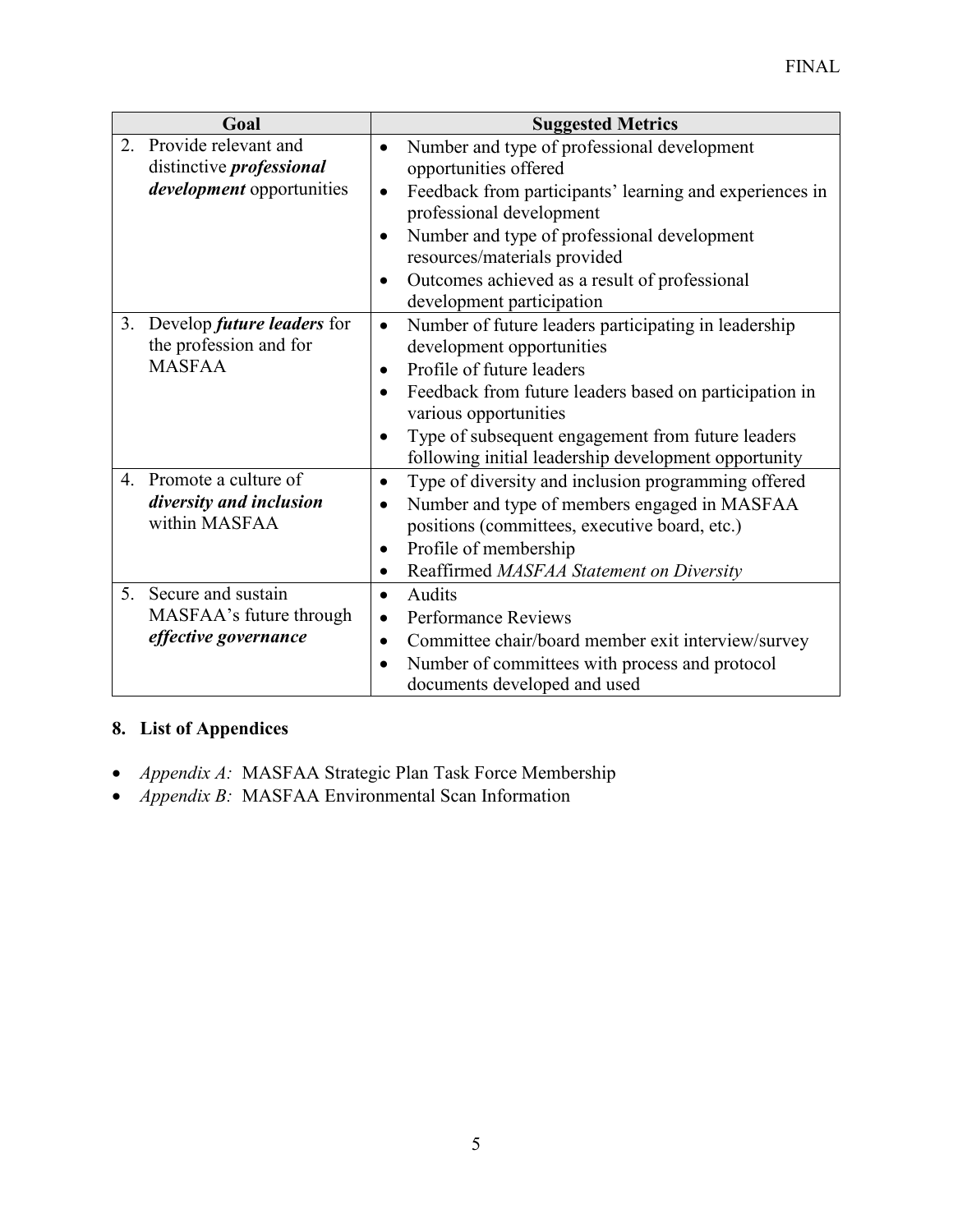# *Appendix A:* **MASFAA Strategic Plan Task Force Membership**

### **Co-Chairs:**

Dick Battig Sara B. Holman

#### **Members:**

Kathy Bialk Gisella Baker Krissy Bhaumik Heidi Carl Alex DeLonis Alicia Frey Buddy Mayfield Nick Prewett Marvin Smith Susan Swisher Michelle Trame Randy Ulses

### **Consultant:**

Stephen P. Hundley